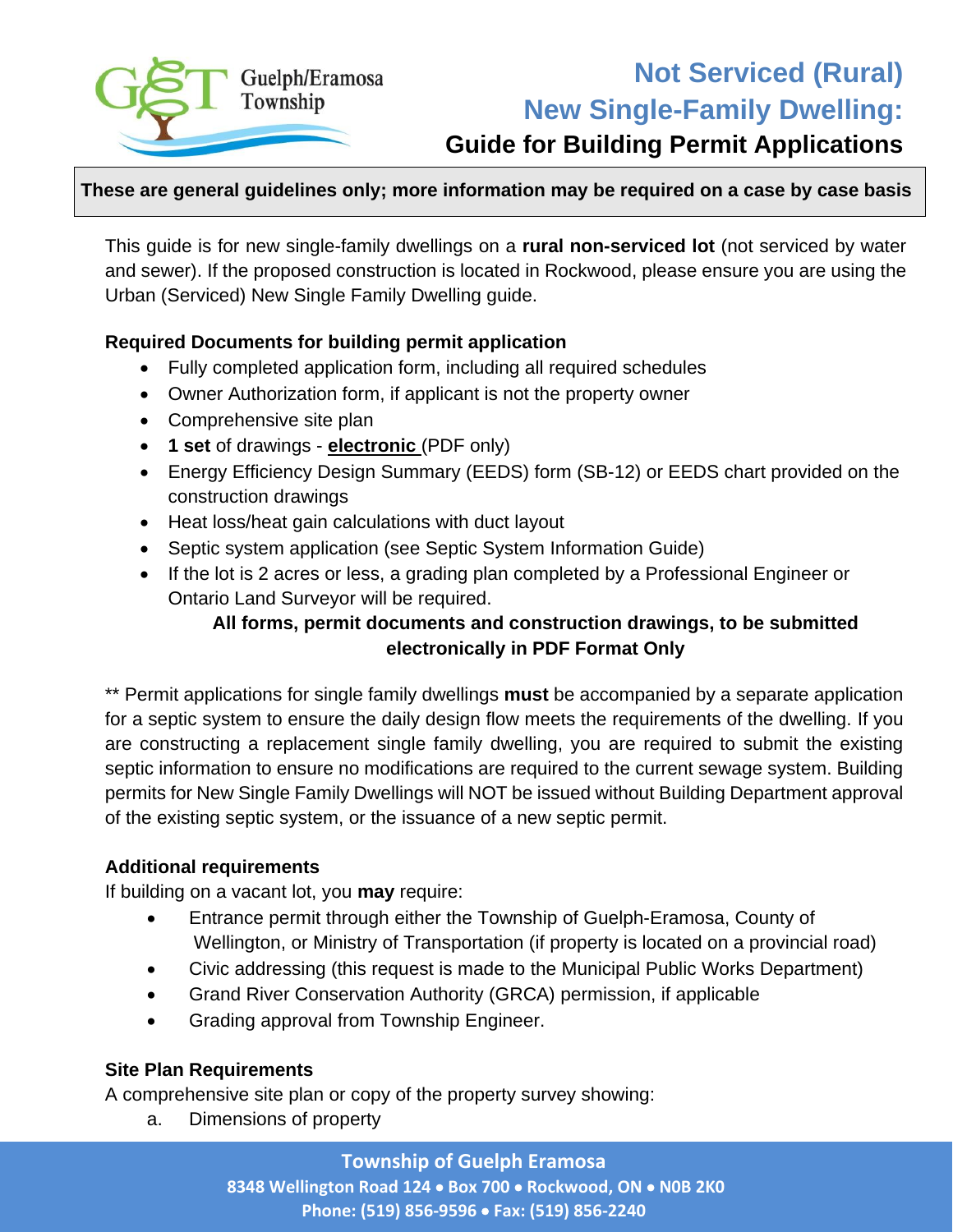- b. Proposed location of new construction
- c. Location of well and septic system
- d. Distance from proposed structure to property lines, septic system, well
- e. Hydro Lines location, height or depth of overhead and underground lines

#### **Construction Drawings showing:**

#### **Plan views**

- i.Footing and foundation
- ii.Floor, wall, and roof construction (truss layout)
- iii.Direction of joists and trusses
- iv.Beam sizes & spans
- v.Window/door sizes (
- vi.Lintel sizing "Passed" LVL specifications. If LVL beams contain point loads, either specification sheets or LVL's on construction plans must be stamped by a professional engineer.
- vii.Insulation values
- viii.Room labels
- ix.Floor and Roof Truss layout

#### **Elevation views (front and side)**

- i. Height of structure
- ii. Locate grade to finish cladding
- iii. Exterior materials (siding, brick, roofing)

#### **Sections**

- i.Cross Section of entire house
- ii.Wall sections (as needed)
- iii. Provide clarification on any items that are not typical

#### **Building Permit Fees**

Please see Schedule "A" of By-Law 13-2018 for applicable building permit fees. These fees cover all plans review, building permit, and resulting inspections. **Note:** All fees and charges listed herein are payable upon collection of the Building Permit.

#### **Lot Grading Deposit**

A \$5,000 lot grading deposit is collected for the construction of a new single family dwelling on a lot that has an area of 2 acres or less. Grading plan is required to be prepared by an Ontario Land Surveyor or Professional Engineer, as per Building By-law 46/2005, as amended.

Any costs associated with peer reviewing the submitted grading plan, will be subtracted from the submitted grading deposit before being returned to the applicant, as per building by-law 46/2005, as amended. A lot grading certificate provided by the applicants OLS or engineer is to be submitted prior to returning the outstanding amount of the deposit.

*(Note: A different deposit amount may have been specified in the Development/Site Plan Agreement, if applicable.)*

#### **Township of Guelph Eramosa**

**8348 Wellington Road 124** • **Box 700** • **Rockwood, ON** • **N0B 2K0 Phone: (519) 856-9596** • **Fax: (519) 856-2240**